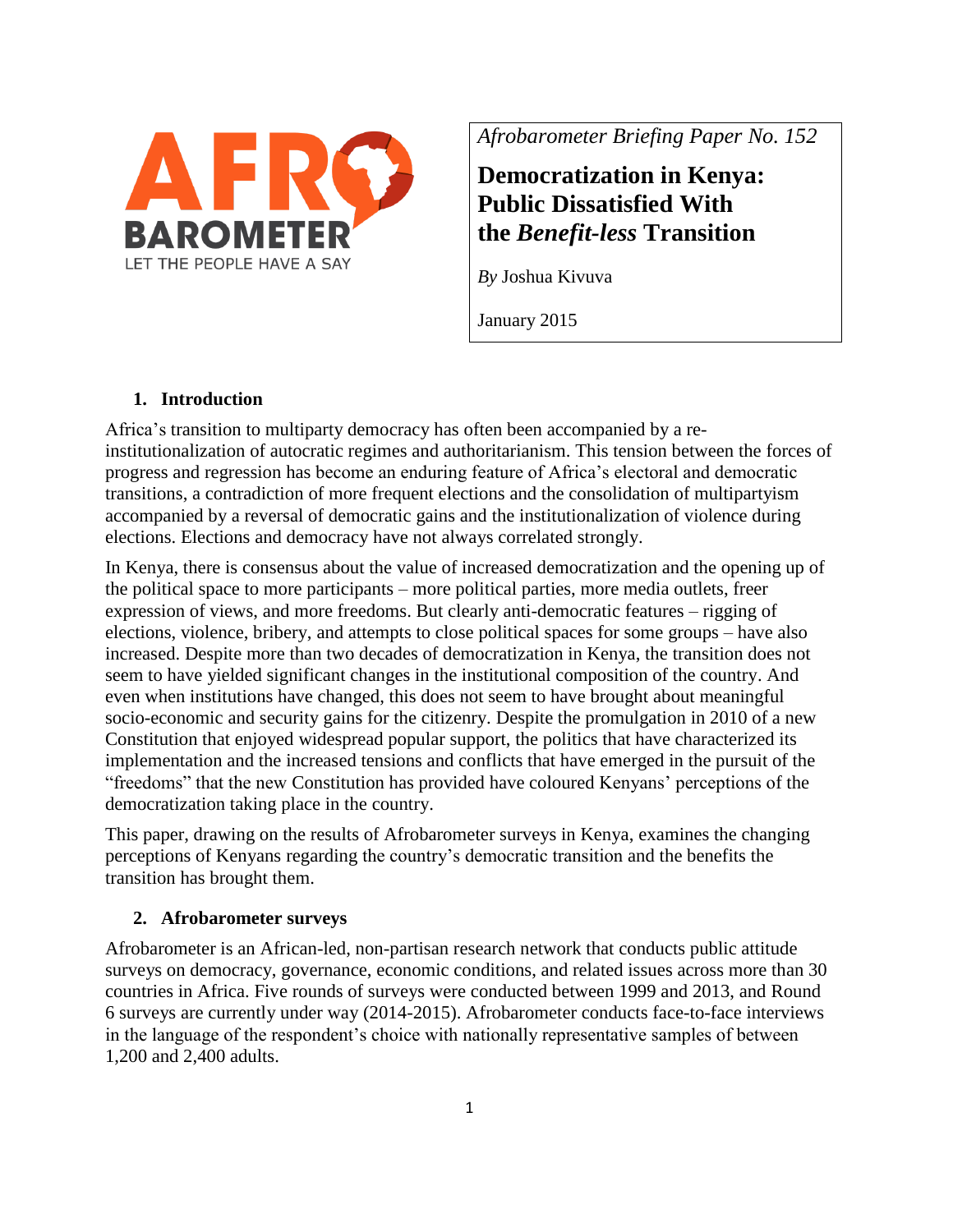In Kenya, surveys have been conducted in 2003, 2005, 2008, and 2011. The Afrobarometer team, led by the Institute for Development Studies at the University of Nairobi, interviewed 2,400 adult Kenyans in all nine provinces. A sample of this size yields results with a margin of error of +/-2% at a 95% confidence level.

### **3. Perceptions of democracy**

Kenya's democratic transition began in 1991 with the repeal of Section 2(a) of the Constitution, which had barred the formation of political parties to challenge the ruling Kenya Africa National Union (KANU). Since the repeal, Kenya has witnessed the formation of dozens of political parties and conducted four multiparty elections. The 24-year rule of the Moi regime finally came to an end in 2002, followed by the 10-year tenure of President Kibaki. In 2010, the country promulgated a new, progressive Constitution, which increased the level of freedoms in Kenya, especially freedoms of expression and association.

# *Increased freedoms*

Kenyans' perceptions of their "freedom to say what you think" and "freedom to join any political organisation" remain high and did not change significantly between surveys in 2008 and 2011. About four out of five respondents in 2011 affirmed that they were "somewhat free" or "completely free" to express their thoughts, and 83% said they were somewhat/completely free to associate (a slight decrease from 87% in 2008). Similarly, more than 90% of respondents said they were somewhat/completely free to "choose who to vote for."

# *Extent of democracy*

Despite these freedoms, Kenyans do not see their country as a full democracy. Results from the 2011 survey reveal that only 9% of Kenyans consider theirs a full democracy. In a significant shift in perceptions of democracy and democratization, the number of respondents who consider Kenya either "not a democracy" or "a democracy with major problems" increased from 17% in 2003 to 47% in 2011 (Table 1).

|                                      | 2003 | 2005 | 2008 | 2011 |
|--------------------------------------|------|------|------|------|
| Not a democracy                      | 2%   | 3%   | 8%   | 8%   |
| A democracy with major problems      | 15%  | 29%  | 40%  | 39%  |
| A democracy, but with minor problems | 64%  | 40%  | 31%  | 33%  |
| A full democracy                     | 12%  | 10%  | 13%  | 9%   |
| Do not understand question/democracy | 3%   | 7%   | 2%   | 4%   |
| Do not know                          | 4%   | 11%  | 4%   | 7%   |

### **Table 1: Extent of democracy in Kenya** | 2003-2011

**Respondents were asked:** *In your opinion, how much of a democracy is Kenya today?*

#### *Dissatisfaction with Kenya's democracy*

In a similar vein, the level of satisfaction with democracy declined over time. While in 2003, 79% of Kenyans were either fairly or very satisfied with Kenya's democracy, this proportion dropped to 51% in 2005 and then declined still further to 42% in 2008 before increasing marginally to 47% in 2011 (Figure 1).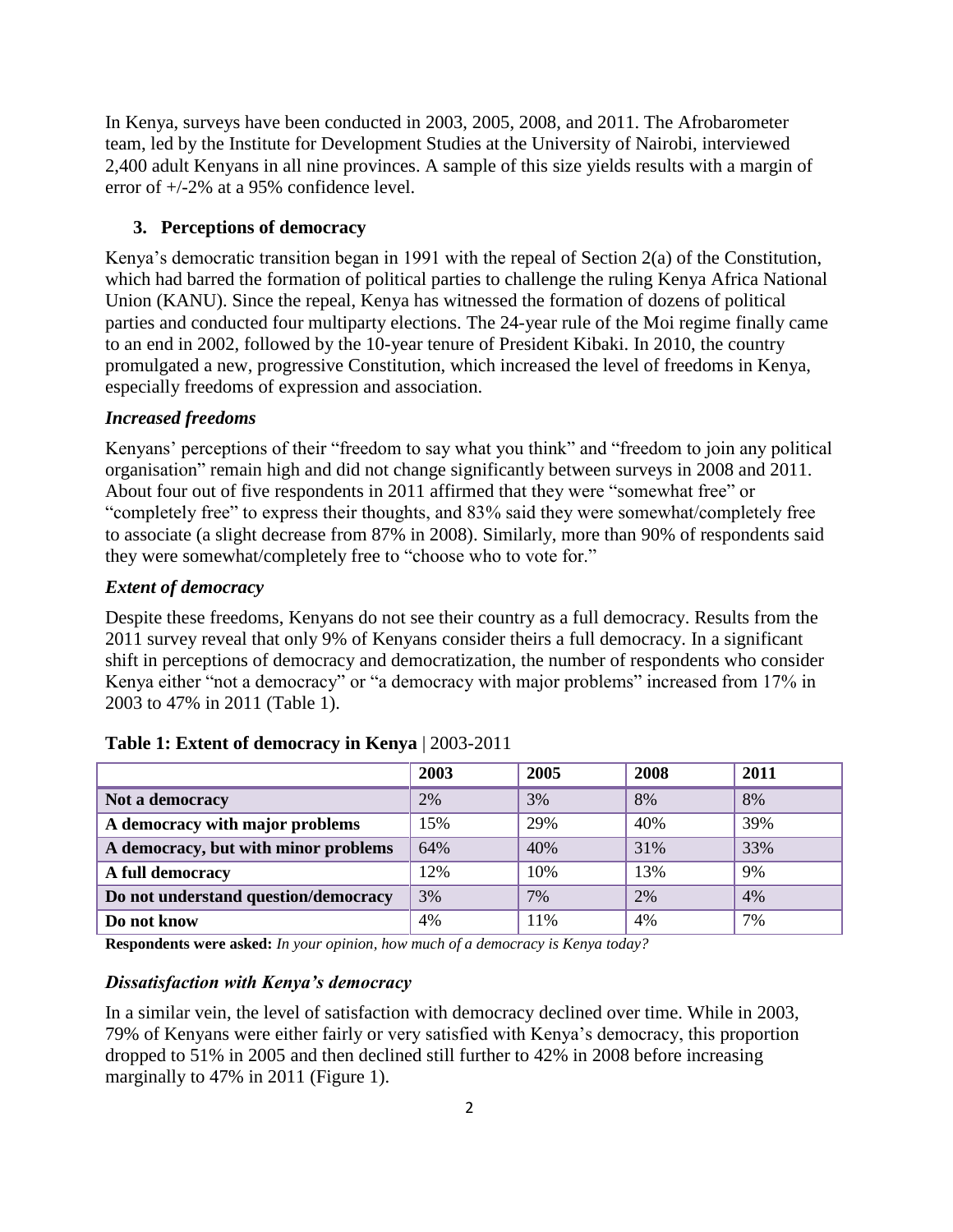

**Figure 1: Level of satisfaction with Kenya's democracy** | 2003-2011

**Respondents were asked:** *Overall, how satisfied are you with the way democracy works in Kenya?*

#### **4. Perceptions of the economy and living conditions**

Parallel to decreasing levels of satisfaction with Kenya's democracy, perceptions of economic conditions are on the decline as well. When asked about the country's economic conditions in 2003, 45% of respondents stated that they were fairly or very good. But this proportion decreased to 28% in 2005, to 12% in 2008, and to 10% in 2011 (Figure 2).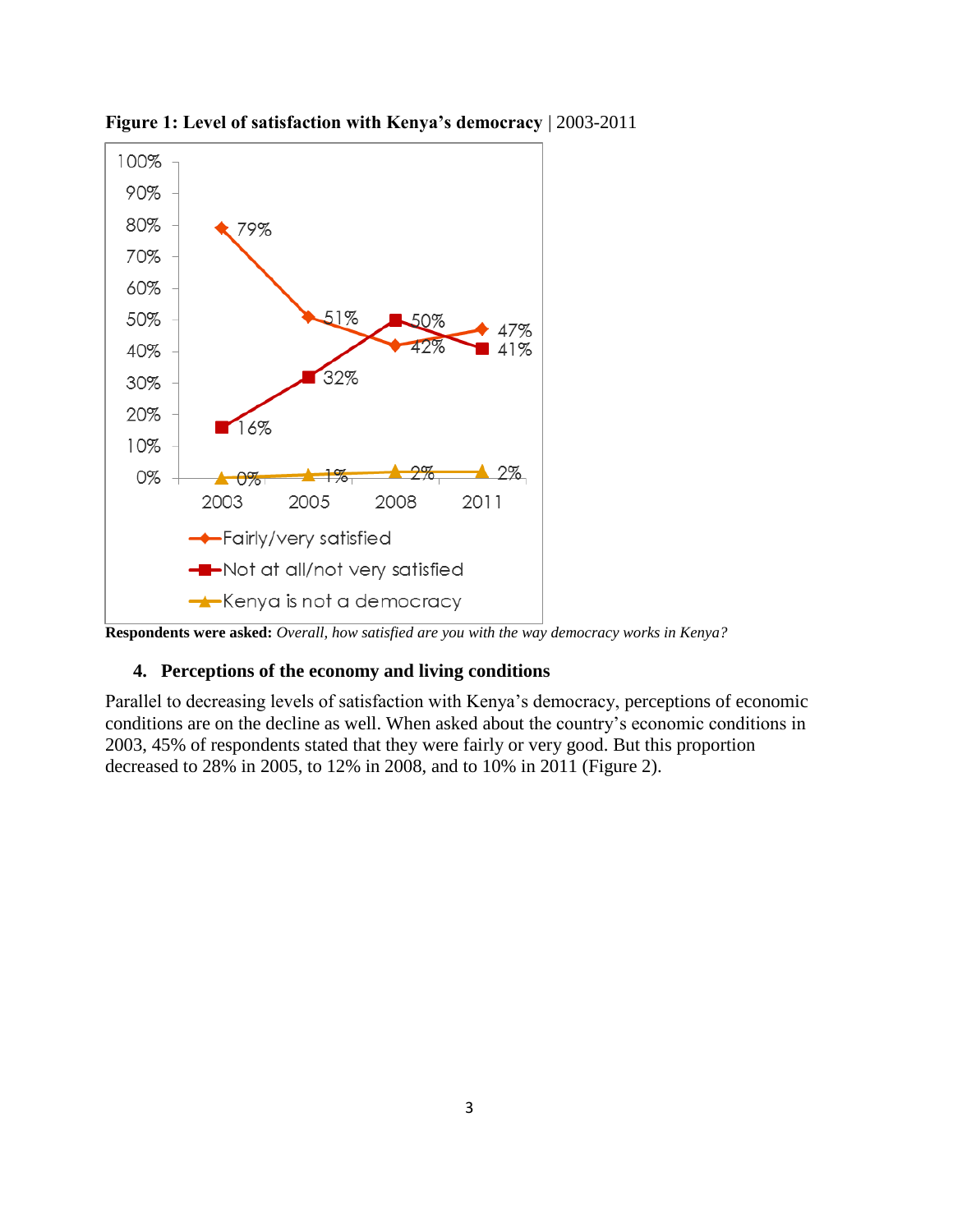

**Figure 2: Perceptions of the country's economic condition** | 2003-2011

**Respondents were asked:** *In general, how would you describe the present economic condition of this country?*

Perceptions of economic trends have also deteriorated. While in 2003 only 23% of respondents stated that the country's economic conditions were worse or much worse than they had been 12 months previously, in 2011 more than half (58%) said the same (Table 2). Overall, the trend from 2003 to 2011 clearly reflects public perceptions that are growing increasingly negative.

| Table 2: Perceptions of the country's economic conditions compared to 12 months ago |  |
|-------------------------------------------------------------------------------------|--|
| $ 2003 - 2011 $                                                                     |  |

|                      | 2003 | 2005 | 2008 | 2011 |
|----------------------|------|------|------|------|
| Worse / Much worse   | 23%  | 43%  | 60%  | 58%  |
| Same                 | 24%  | 25%  | 15%  | 8%   |
| Better / Much better | 51%  | 31%  | 24%  | 33%  |
| Don't know           | 2%   | 1%   | 1%   | 1%   |

**Respondents were asked:** *Looking back, how do you rate the economic conditions in this country compared to twelve months ago?*

People's optimism about the country's future has also been eroded. In 2003, when asked what they thought the country's economic condition was going to be in 12 months' time, Kenyans were quite optimistic, with 80% stating that the future was going to be better or much better (Figure 3). By 2011, just 33% were optimistic about the economic future.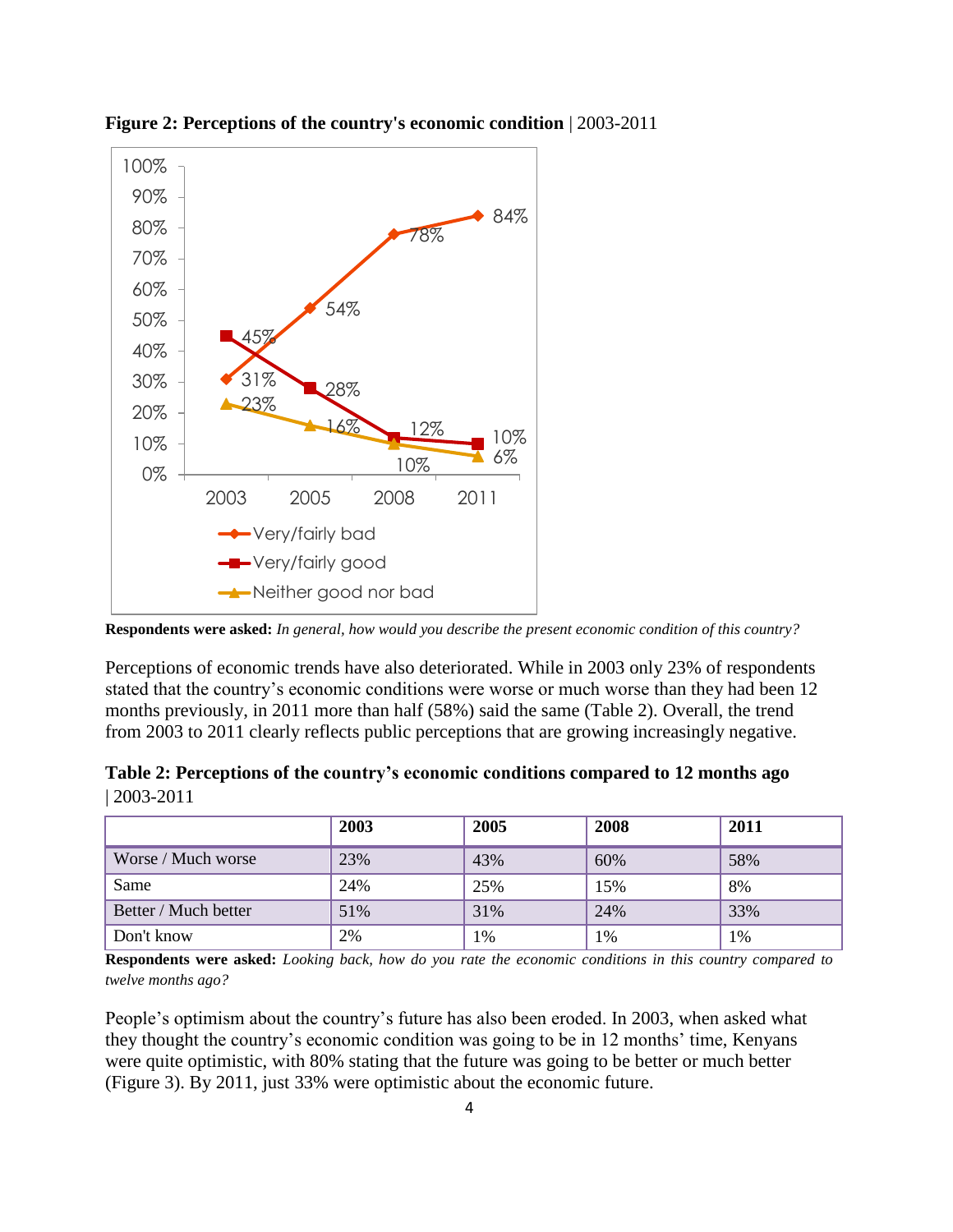

**Figure 3: Optimism about the country's economic future** | 2003-2011

**Respondents were asked:** *Looking ahead, do you expect the economic conditions in this country in 12 months' time to be better or worse?*

People's declining optimism seems to be related to their perceptions of Kenyan democracy (Table 1), their worsening living conditions (Table 3), and their pessimism about their future (Table 4). While in 2003 only 35% said that their living conditions were fairly bad or very bad, this deteriorated to 71% by 2011. More than half of respondents in both 2011 and 2008 said their living conditions were worse or much worse compared to 12 months earlier (not shown).

|  |  |  |  |  | Table 3: Perceptions of personal living conditions   2003-2011 |  |  |
|--|--|--|--|--|----------------------------------------------------------------|--|--|
|--|--|--|--|--|----------------------------------------------------------------|--|--|

|                         | 2003 | 2005 | 2008 | 2011 |
|-------------------------|------|------|------|------|
| Very bad / Fairly bad   | 35%  | 45%  | 69%  | 71%  |
| Neither good nor bad    | 26%  | 22%  | 17%  | 14%  |
| Very good / Fairly good | 39%  | 33%  | 14%  | 15%  |

**Respondents were asked:** *In general, how would you describe your present living conditions?*

A similar response was recorded when Kenyans were asked about their expectations regarding their living conditions in the next 12 months. While in 2003 only 4% said that their living conditions were likely to be worse or much worse, this proportion increased to 42% in 2011 (Table 4).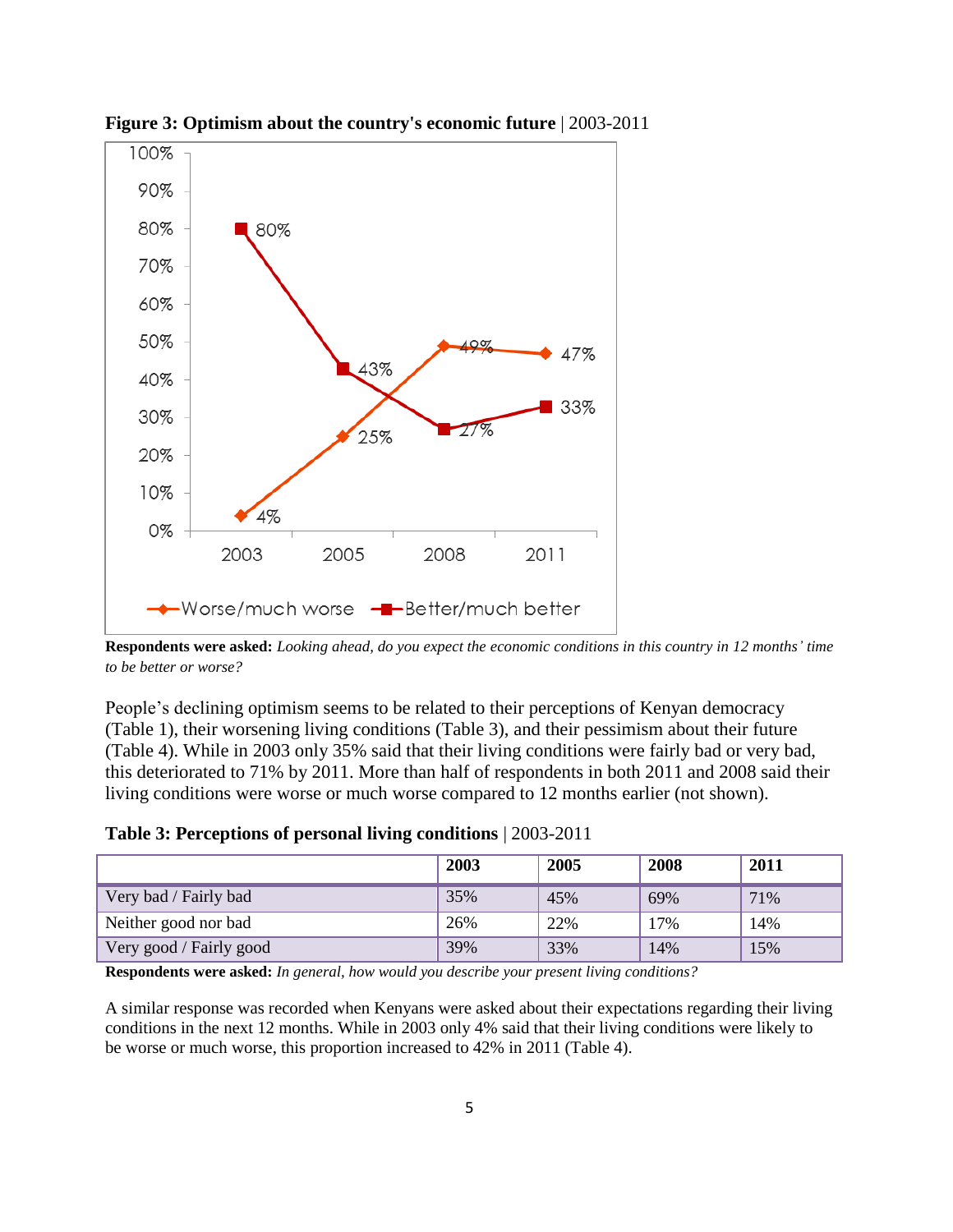|                      | 2003 | 2005 | 2008 | 2011 |
|----------------------|------|------|------|------|
| Worse / Much worse   | 4%   | 22%  | 43%  | 42%  |
| Same                 | 9%   | 17%  | 14%  | 8%   |
| Better / Much better | 77%  | 47%  | 32%  | 36%  |
| Don't know           | 10%  | 14%  | 11%  | 14%  |

**Table 4: Expectations regarding personal living conditions in 12 months' time** | 2003-2011

**Respondents were asked:** *Looking ahead, do you expect your living conditions in 12 months' time to be better or worse?*

#### **5. Perceptions of corruption**

Alongside anxieties about personal living conditions and the economy, perceptions of corruption and governance may be factors contributing to public dissatisfaction with democracy in Kenya. People's perception of the government's handling of corruption dropped from a high level of approval (85%) in 2003 to an approval rating of only 26% in 2011 (Figure 4).



**Figure 4: Government's handling of the fight against corruption** | 2003-2011

**Respondents were asked:** *How well or badly would you say the current government is handling fighting corruption in government?*

#### **6. Conclusion**

Despite two decades of democratization in Kenya – including the introduction of a multiparty system, the promulgation of a progressive Constitution, and a number of institutional reforms – the levels of popular